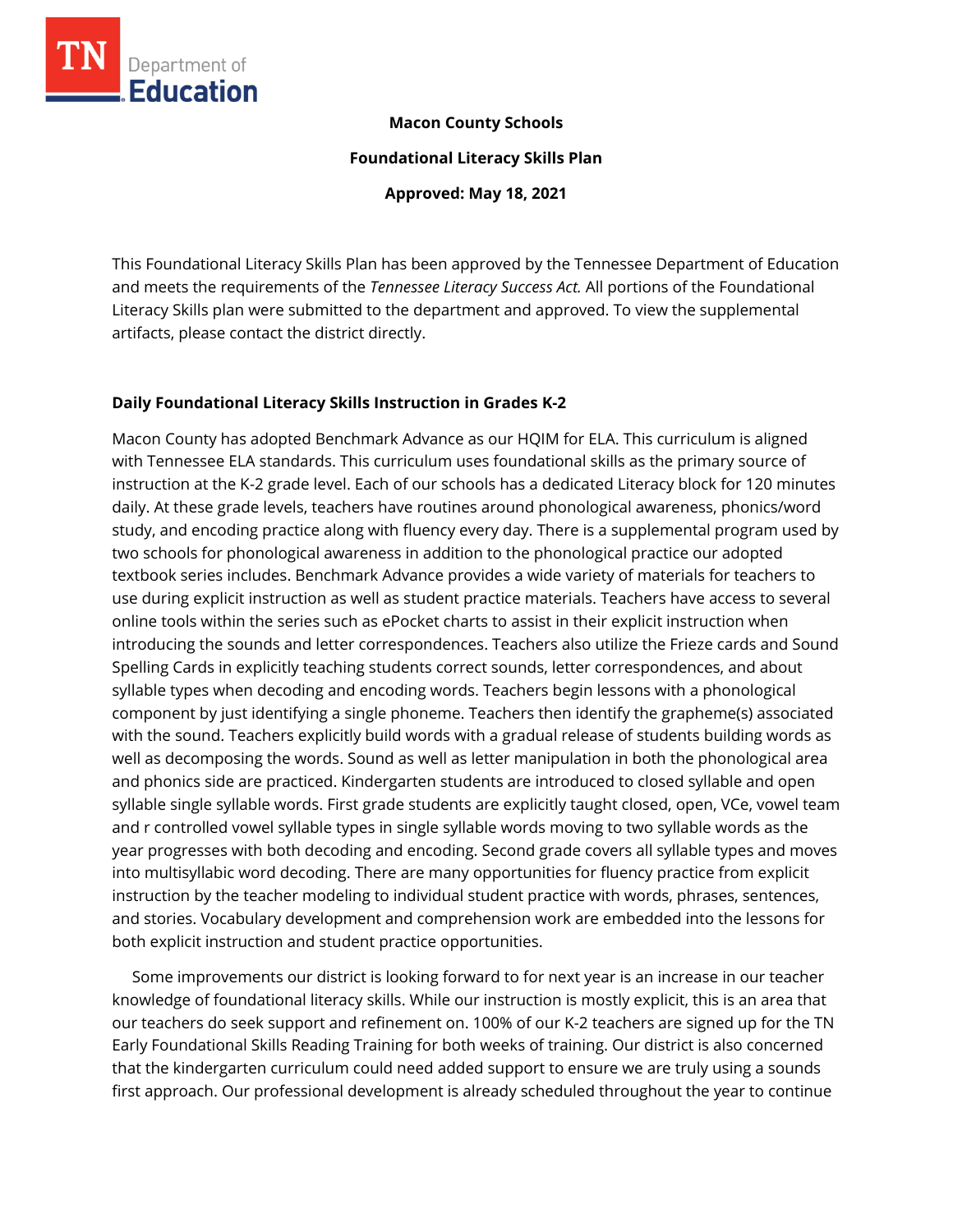Department of Education

to refine our teacher knowledge of literacy skills as well as provide collaborative time for unit and lesson preparation to be best prepared for the students in our classes.

# **Daily Foundational Literacy Skills Instruction in Grades 3-5**

Macon County has adopted Benchmark Advance as our HQIM for ELA. This curriculum is aligned with Tennessee ELA standards. Each of our schools has a dedicated Literacy block for 120 minutes daily. During this block, teachers use evidence-based approaches to teach integrated aspects of literacy. There is minimal time spent on phonological awareness but is present as determined by student need. Phonics and word study skills are explicitly taught by teachers and students are also given practice opportunities in both decoding and encoding with these skills. Then throughout the lesson phonics, word structure, grammar, and writing skills are embedded. Fluency practice is built into lessons with shared reads and small group texts as well as individual practice. Comprehension application and vocabulary acquisition are also woven throughout the knowledge-building lessons each day. From third grade through fifth grade students are engaged in complex texts daily while building content knowledge and using the foundational skills needed for reading. Writing in response to texts and using text evidence is a key component when students are building knowledge. Students are also engaged in meaningful conversations about texts with routines and structures that are modeled and facilitated by the teacher.

 Some improvements our district is looking forward to for next year is an increase in our teacher knowledge of foundational literacy skills. While foundational literacy skills are integrated throughout the lessons at these grades, teachers have sought support to deepen their knowledge of foundational (phonics, morphology, etymology) skills. 85% of our 3rd-5th grade teachers are signed up for the TN Early Foundational Skills Reading Training for both weeks of training this summer. Our professional development is already scheduled throughout the year to continue to refine our teacher knowledge of literacy skills as well as provide collaborative time for unit and lesson preparation to be best prepared for the students in our classes.

### **Approved Instructional Materials for Grades K-2**

Benchmark - K-5 Advance

### **Approved Instructional Materials for Grades 3-5**

Benchmark - K-5 Advance

# **Universal Reading Screener for Grades K-5. This screener complies with RTI<sup>2</sup>and Say Dyslexia requirements.**

Macon County uses AimsWeb+ as our universal screener and progress monitoring tool. Aimsweb+ is on the state-approved list and complies with RTI2 and Say Dyslexia.

### **Intervention Structure and Supports**

Macon County has a certified teacher serving as Interventionist in each of our K-5 schools. Every classroom has a dedicated Intervention block each day for Reading Intervention. Students are screened 3 times a year by AimsWeb+. After the Fall Screening, data team meetings are held with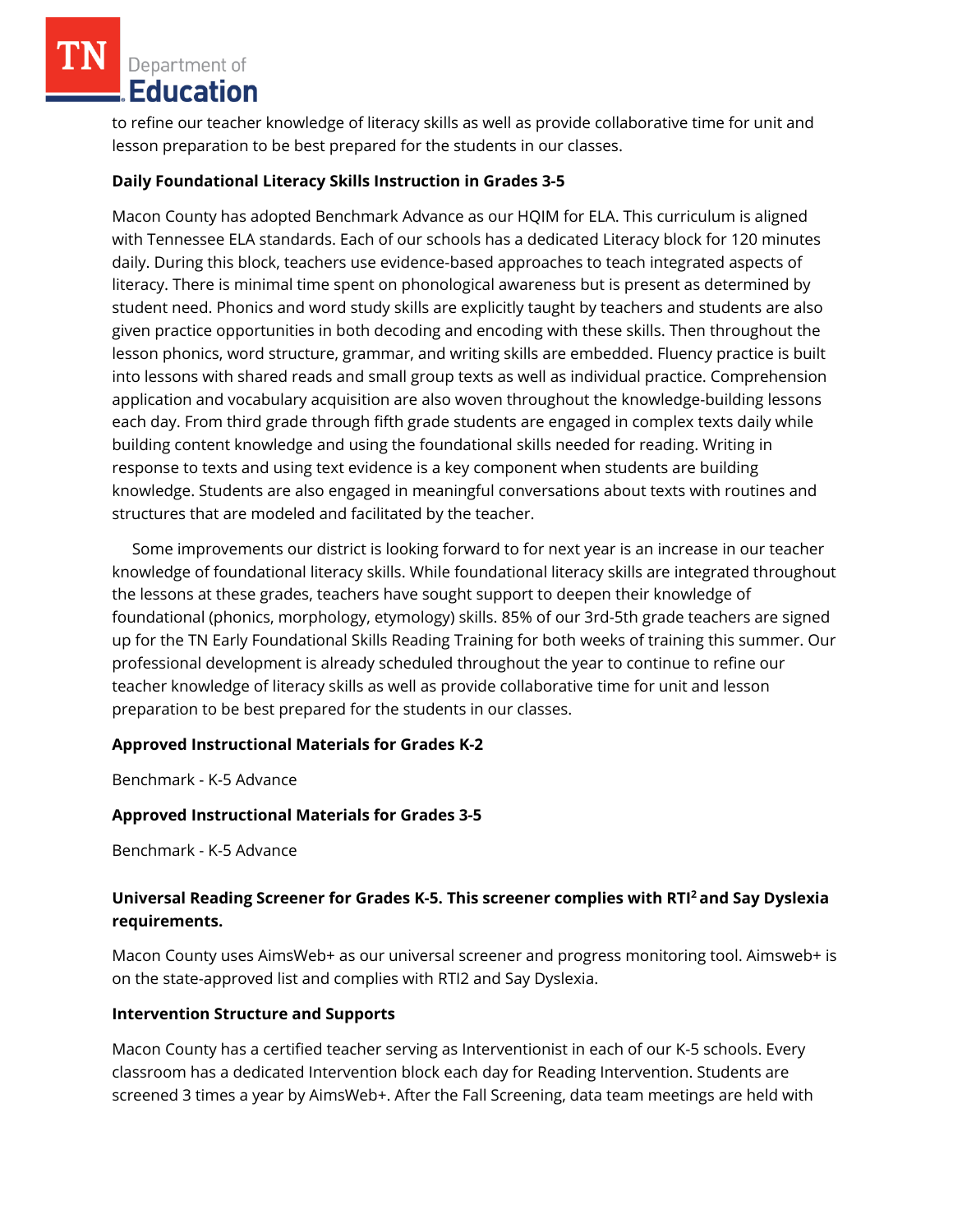Department of Education

the Interventionist, ESL teacher, Special Education Teacher, Instructional Leader, Literacy Coach, Principal, and classroom teachers to identify at risk students and the best placement. Students are identified as at risk based on results of the AimsWeb+ screener. Typically, students falling below the 10th Percentile are identified as our most vulnerable students and these students begin receiving Tier 3 Intervention in Reading for 45 to 60 minutes with the Interventionists and assistants trained by the certified Interventionist. Students falling below the 25th Percentile receive Tier 2 Intervention with their classroom teacher for 30 minutes. Tier 3 Intervention Programs in Reading that are utilized are 95% Group, SPIRE, MSLE (multi-sensory literacy education), and Saxon Phonics with the strongest focus on their specific skill deficit(s). Tier 2 Intervention students receive skill specific support by programs such as Benchmark Advance Intervention, FCRR, Saxon Phonics, Corrective Reading, Journeys Toolkit, Sidewalks, and Reading Mastery. All Tier 3 and Tier 2 students are given both a phonological awareness (PASS) and phonics and word (PWRS) reading screener to dig deeper into deficit skills. Some Intervention programs have program specific screeners as well. Reading Intervention for both Tier 2 and Tier 3 includes explicit, systematic, and research based instruction. Progress is monitored in the skill areas in which students show deficits. After each 4 ½ weeks of instruction, data teams are held throughout the year. Data team decisions include best placements, group size, parent notification, need for additional supports, analysis of progress monitoring graphs as well as other data including quarterly standards based Benchmark tests, and overall well being of individual students within the RTI framework. Flexibility and awareness of individual student needs are key to these meetings. Parents are notified of progress and appropriate changes are made with placements and Intervention programs as needed. Per the Say Dyslexia law, students displaying characteristics of dyslexia also receive a notification. Those students receiving a letter are in Interventions that are targeting those specific skills in a multisensory, systematic, phonics based, explicit manner (such as SPIRE or MSLE). Our district also screens all kindergarten students for RAN(rapid automatized naming). We use the free download from the Department of Education in Arkansas. Students that receive Intervention displaying characteristics of dyslexia may also be rescreened on RAN as deemed necessary by the data team in other grade levels. Fidelity checks are in place at all schools in Tier 3 and Tier 2 Intervention blocks as well as for all Tier 1 instruction.

### **Parent Notification Plan/Home Literacy Reports**

Upon initial screening in the Fall with AimsWeb+, families are notified with an initial RTI letter explaining their student's scores and placement the data team decided upon. Specific skills deficits are identified, Intervention level, and time of classes as well as data team information. Every 4 ½ weeks after data team meetings are held, parents receive progress monitoring graphs attached to letters that give information on the student's progress and plans for any changes made for the student. This letter also contains information about specific characteristics of dyslexia that are screened on AimsWeb+ and additional phonics screeners used in the district (such as PASS and PWRS). Parents receive notification every 4 ½ weeks on Intervention progress throughout the year. Parents also receive communication on their Tier 1 instruction in the form of progress reports every mid-quarter and end of every quarter as well as parent-teacher conferences built into the school calendar each semester.

 Macon County will need to refine our current parent letters to be more specific for grades K-3 and 4-5 and then provide parents with clear language of the skills assessed. Currently, we use the same